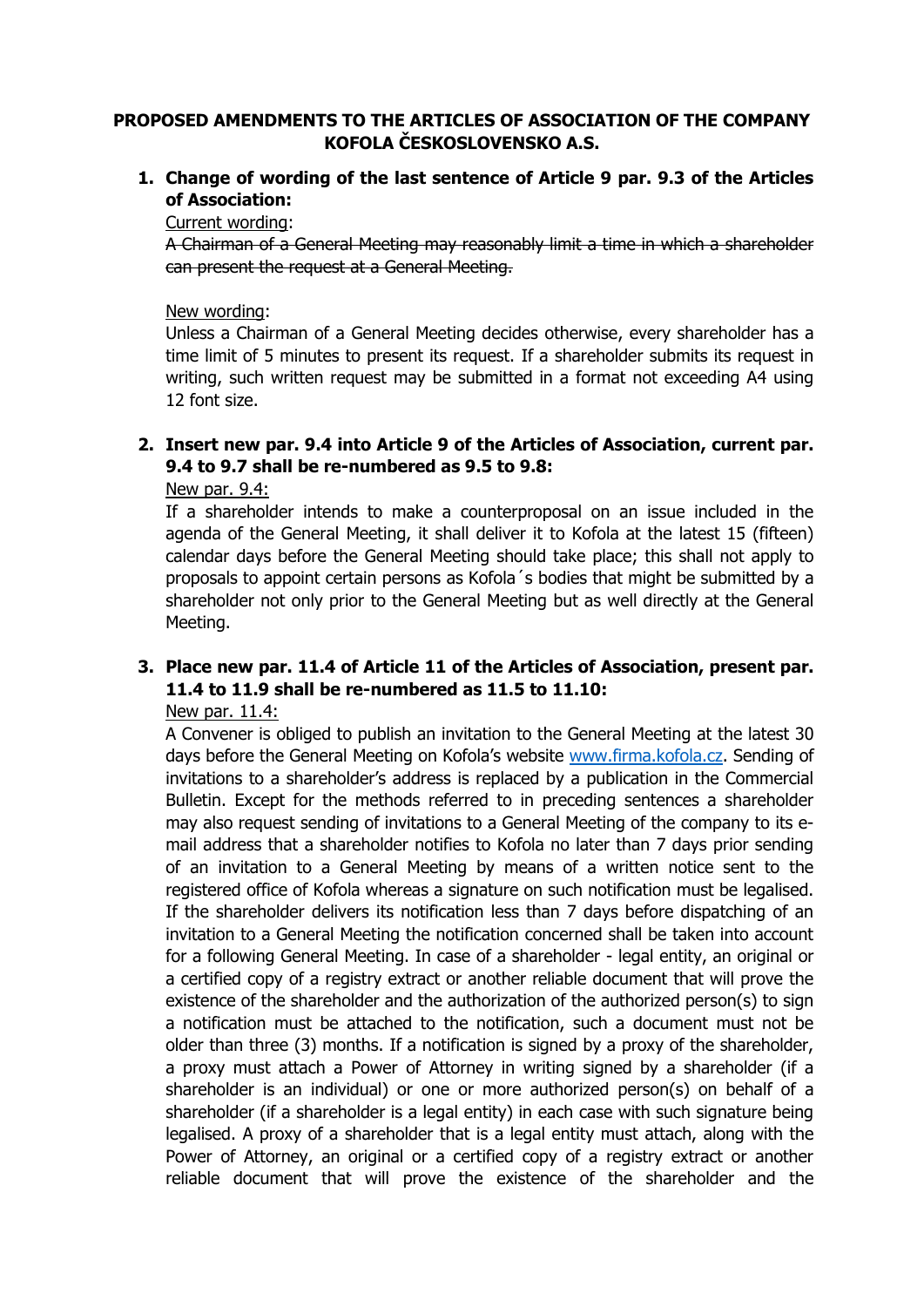authorization of the authorized person(s) to signed the Power of Attorney on behalf of the shareholder; these documents (except the Power of Attorney) may not be older than three (3) months. If these documents are not in Czech or English language, an official translation of the documents or their necessary part into the Czech or English language must be attached.

In such a case, Kofola delivers invitations to prospective General Meetings also by email to the announced email address. If a shareholder no longer wishes to receive invitations to the prospective General Meetings also electronically to the notified email address, the shareholder shall notify it to Kofola in writing in the same manners as specified above in this paragraph no later than 7 days prior dispatching of an invitation to a General Meeting. If a shareholder causes that the email address that he or she notified to Kofola for the purposes of delivery of invitations to a General Meeting does not correspond to the actual state of affairs or that such e-mail address was in the meantime cancelled and the shareholder has not notified a new e-mail address to Kofola, the shareholder may not seek invalidity of the resolutions of the General Meeting due to the fact that Kofola did not allow the shareholder to participate in the General Meeting or exercise voting rights at the General Meeting on the basis of this fact.

## **4. Change of paragraph 11.7 of article 11 of the Articles of Association:**

Current wording: Article 11 par. 11.7 Making sound or visual recordings of a General Meeting is subject to a consent of a General Meeting.

New wording:

Article 11 par. 11.8

Without previous approval of the General Meeting, making sound or visual recordings of a General Meeting is prohibited.

# **5. Change of wording of the first sentence of Article 12 par. 12.5 of the Articles of Association:**

## Current wording:

If a shareholder is represented by a proxy, the proxy must, before being admitted to a General Meeting, submit a Power of Attorney in written form signed by the shareholder (if a shareholder is an individual) or signed by one or more authorized person(s) on behalf of the shareholder (if a shareholder is a legal entity) in each case with such signature being notarized.

## New wording:

If a shareholder is represented by a proxy, the proxy must, before being admitted to a General Meeting, submit a Power of Attorney in written form signed by the shareholder (if a shareholder is an individual) or signed by one or more authorized person(s) on behalf of the shareholder (if a shareholder is a legal entity) in each case with such signature being legalised.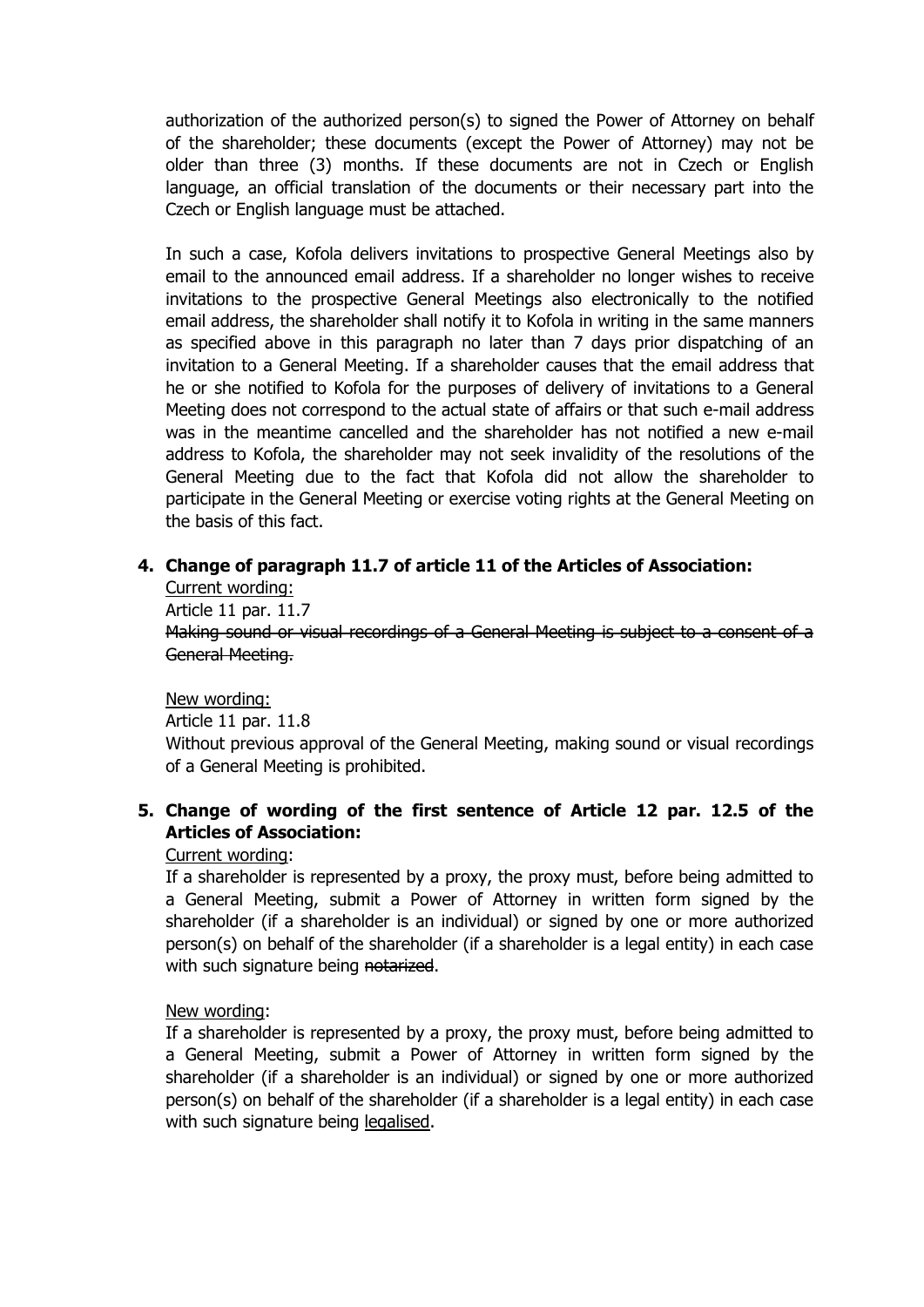## **6. Insert new par. 12.7 into the Articles of Association, current par. 12.7 to 12.8 shall be re-numbered as 12.8 to 12.9:**

#### New par. 12.7:

The Power of Attorney must state if it is granted for representing in one or more General Meetings. At the latest on the day of posting of an invitation to a General Meeting, Kofola shall make available in writing at Kofola's registered office and electronically by posting on Kofola's website a form of a Power of Attorney. Kofola shall enable the shareholders to announce granting or removal of the Power of Attorney through electronic means. Such a notification shall be accompanied by a guaranteed electronic signature based on a qualified certificate issued by an accredited certifying service provider. Details for a notification of granting or removal of a Power of Attorney and requirements for its content shall be announced by the Board of Directors on Kofola's website.

# **7. Change of wording of the last sentence of par 13.5 of Article 13 of the Articles of Association:**

#### Actual wording:

Each shareholder suggesting a motion (i.e. a proposal or counter-proposal) will have reasonable time for presentation of his motion determined by the Chairman.

#### New wording:

Each shareholder suggesting a motion (i.e. a proposal or counter proposal) has 5 minutes for presentation of its motion, unless the Chairman of the General meeting decides otherwise.

## **8. Change of par 13.5 of Article 13 of the Articles of Association:**

#### Current wording:

After the motions for a particular agenda item are presented, the Chairman announces what motions have been submitted and determines the order of voting.

New wording:

After the motions for a particular agenda item are presented, the Chairman announces what motions have been submitted. The General Meeting shall first vote on proposals submitted by the Board of Directors, afterwards on proposals and counterproposals submitted by the Supervisory Board and afterwards on proposals and counterproposals submitted by the shareholders in the chronological order of their presentation. Once such proposal (counterproposal) is approved, other proposals (counterproposals) shall not be put to the vote.

# **9. Termination of par. 14.2 of Article 14 of the Articles of Association, present par. 14.3 to 14.7 shall be re-numbered as 14.2 to 14.6:**

#### Current wording:

It is permitted to vote at a General Meeting with use of technical means through a direct remote transmission based on sound or image two-way communication tool that will enable verification of the identity of a person entitled to perform the voting right and recognize the shares with the performed voting right (such as a phone or a videoconference).